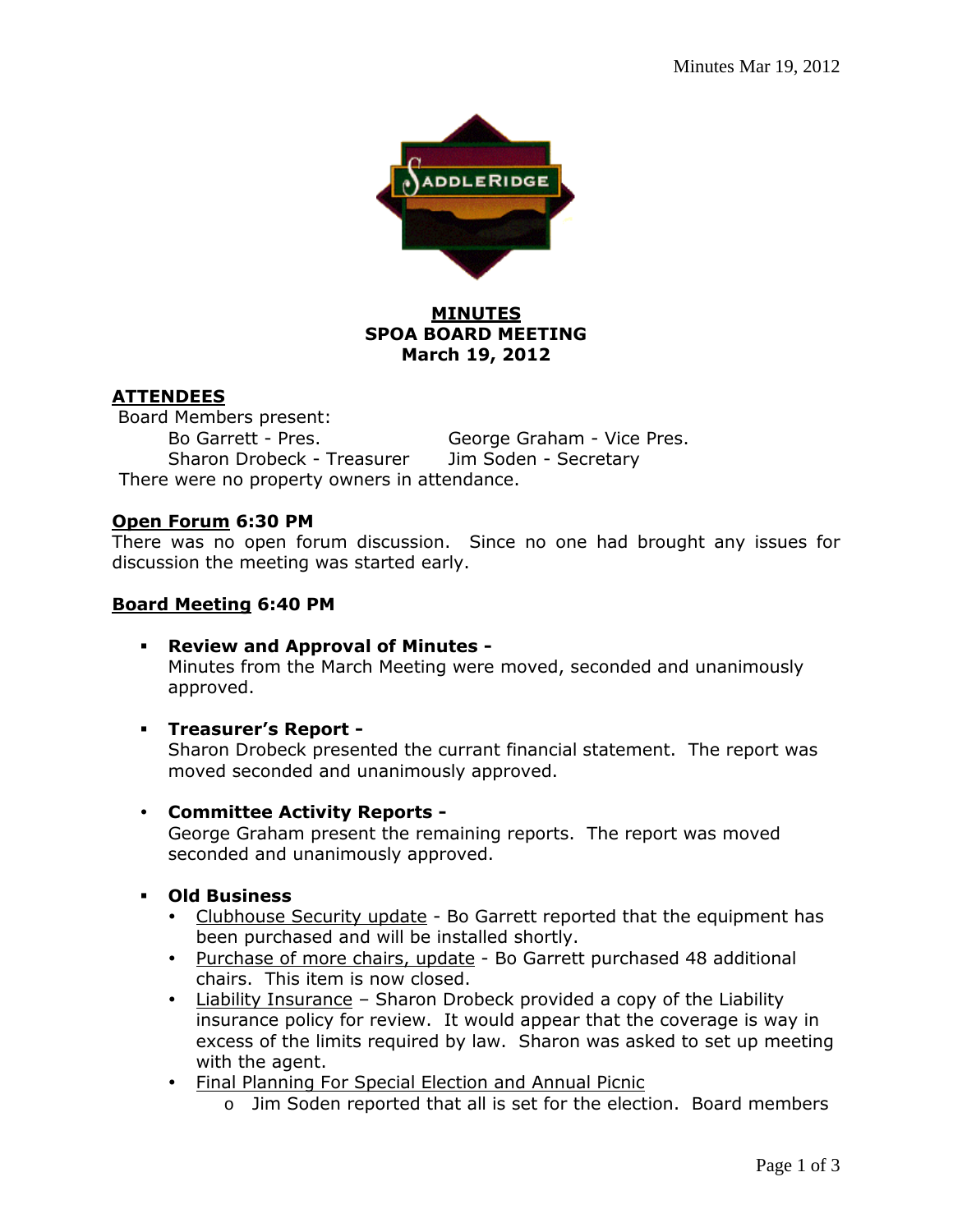will need to be at the Clubhouse at 10:30 AM to start voting at 11:00. We will also have to have someone other than Board Members to count the votes.

- o Bo Garrett has order the food from Brookshire Brothers and will bring to the picnic. We will have BBQ brisket, sausage, potato salad, and beans. Bo will also purchase drinks from Sams and bring to the Clubhouse.
- Spring Saddlebags Jim Soden reported that the Saddlebags was completed and sent out to the Property Owners. This item is complete.
- Tax Preparation Service Sharon Drobeck reported that we will not need to find a new Tax Preparation service. She can prepare and submit the Federal Income Tax and Texas Franchise Tax statements. She has already filed for an extension.
- Lawn Maintenance Contract update Bo Garrett reported that he negotiated a new agreement with Genero Aldama for lawn mowing and triming of the common areas in the subdivision. This has been documented by a Memo to File. A copy has been attached.
- **New Business**
	- Need for Workday Bo Garrett discussed the possible need for a work day, to make repairs to the Clubhouse and to remove some of the vegetation in from of the Clubhouse. It was agreed to postpone this until after the Picnic Meeting.

There being no other business, the meeting was adjourned at 7:45 PM